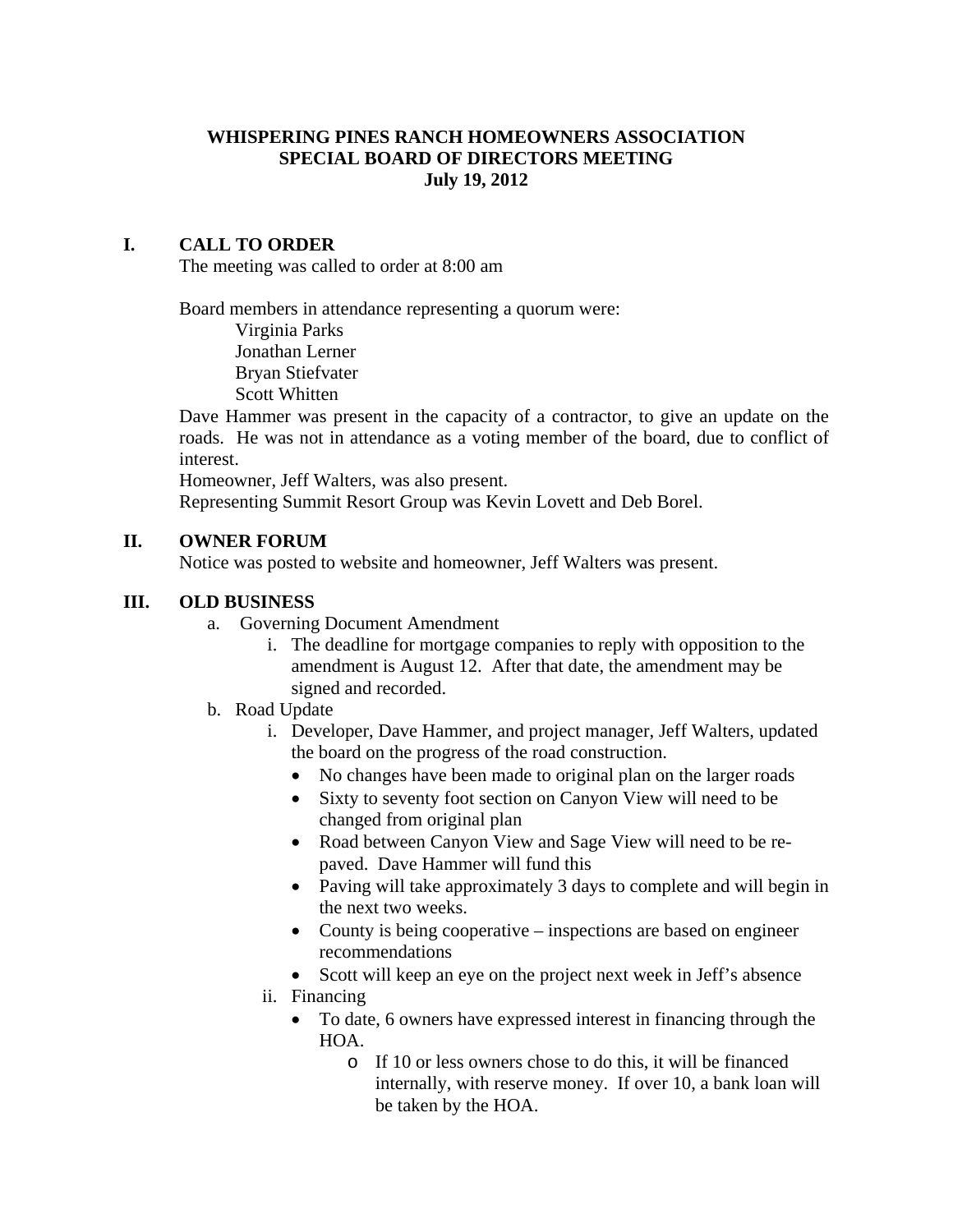*Whispering Pines Homeowners Association Board of Directors Meeting 7/19/12 Page 2 of 3* 

- o Promissory note will be obtained from each owner who finances through the HOA
- o Payments will be in three equal payments annually, including finance charges, beginning September 15, 2012 and ending on September 15, 2014.
- iii. 27 Habitat Court
	- Board discussed the road work that owner of 27 Habitat Court had previously done. This will be addressed after the county has completed their inspection of the roads. Scott and Jeff will meet with owner to discuss.
- c. ARC Update
	- i. Reviewed current projects. SRG will contact Gallen to see if door has been stained. If so, they may ask for reimbursement. SRG to contact Ryan Novak to see if inspection has been done on residence.
	- ii. Hot Tubs-owners must comply with county requirements for installing hot tubs.
	- iii. Trampolines-are not allowed on common area, only in owner yards.

# **IV. REVIEW AND APPROVE MINUTES FROM APRIL 19, 2012 BOD MEETING AND JUNE 20, 2012 SPECIAL BOARD MEETING**

- a. Jonathan made a motion to approve the April 19, 2012 board meeting minutes as presented. Scott seconded and with all in favor, the motion carried.
- b. Jonathan made a motion to approve the April 19, 2012 board meeting minutes as presented. Scott seconded and with all in favor, the motion carried.

# **V. FINANCIALS**

June 30, 2012

June 30, 2012 Balance Sheet reports:

- $\bullet$  \$26,148.79 in Operating
- $\bullet$  \$67,530.47 in Reserves
- \$5,876.43 in Alpine Retainer
- \$12,014.03 in Alpine Compliance

June 30, 2012 P & L vs budget reports \$36,965.73 of actual expenses vs \$28,767 of budgeted expenses.

Variance report:

- $\bullet$  501 Legal \$8,372 over
	- i. Amendment-\$6,357
	- ii. Police at meetings-\$225
	- iii. Roads \$2,290

Total of those three is \$8,872

525 Landscaping \$3,371 over (solar sign light paid out of this account)

A/R-SRG reported on those owners who are behind in dues. All late owners are being charged late fees.